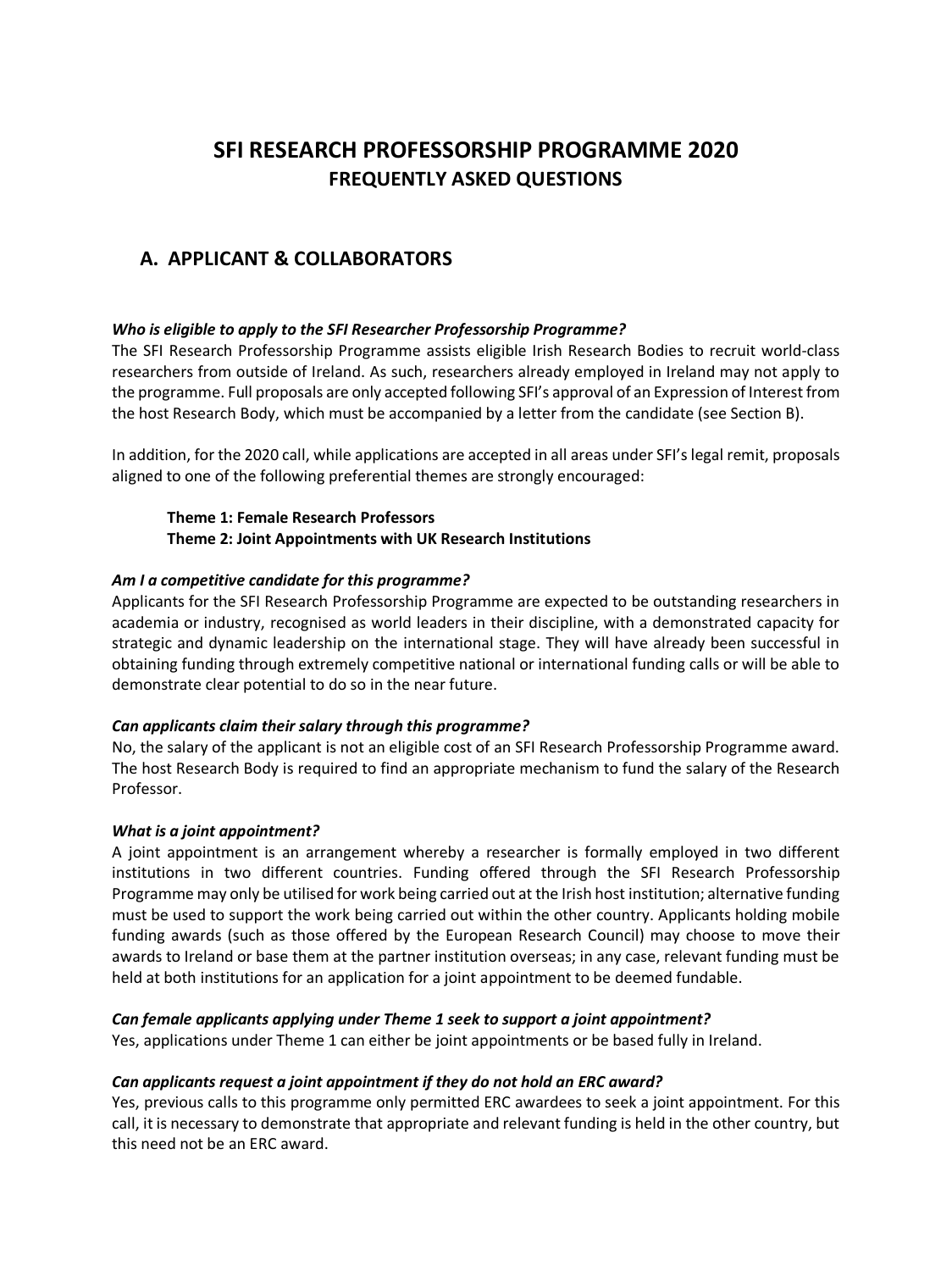# *What level of funding can I apply for?*

SFI is not setting a maximum budget for applications to the SFI Research Professorship Programme 2020 call. Applicants are required to provide clear and convincing justification for whatever support they are seeking to carry out an initial five-year research programme. Those seeking to create a joint appointment should consider whether the reduced time at the Irish Host Institution should be reflected in the funding being sought. Applications considered to not offer good value for money are unlikely to be funded through this call.

# *Must I commit a minimum of 40% of my time at the Irish host institution in each year of my SFI Research Professorship award?*

No, there is flexibility allowed within the planning of a joint appointment. A minimum 40% commitment is obligatory for this programme over the first five-year cycle of the award. The time commitments need not be identical in each year; what is essential is that the plans are reasonable and rational, and in keeping with the proposed research programme.

# *Under a joint appointment, should I make contingencies for the periods of time where I am working outside of Ireland?*

Yes, it is expected that appropriate plans are in place to ensure that team members are being supported whole a Research Professor holding a joint appointment is working abroad. Applications may include salary requests for a Senior Research Fellow, who might be tasked with leading the research group in the absence of the lead investigator.

# *I am interested in a joint appointment with an institution outside of the United Kingdom – can I apply through this call?*

To align with preferential Theme 2, the joint appointment will involve a partner institution located in the UK. For female applicants applying under Theme 1, applications may seek to create a joint appointment with institutions anywhere in the world, including the UK. Applications under this theme may also be based full-time in Ireland. Applications not aligning to either of the preferential themes may propose joint appointments, but will require pre-approval before an Expression of Interest can be submitted.

# *Is it possible to include a Co-Applicant?*

No, there can be only one applicant included in a proposal submitted to the SFI Research Professorship Programme.

# *How many Collaborators are permitted?*

There is no limit on the number of Collaborators, however, applicants should ensure that the role of any listed Collaborator fits the description available in the call document.

### *Can Collaborators receive funding through this programme?*

Only Academic Collaborators based in an [SFI Eligible Research Body](http://www.sfi.ie/funding/sfi-policies-and-guidance/eligibility-related-information/index.xml) are eligible to receive funding through an SFI Research Professorship Programme grant. The funding allocated should reflect the supporting role that such Collaborators are expected to play in the research programme. Clear indication should be given where funding is apportioned to Collaborators. Please note that Collaborators outside the Republic of Ireland or those not located within eligible Research Bodies in the Republic of Ireland are not eligible to receive funding through the SFI Research Professorship Programme. Industry Collaborators may not receive funding through this programme, regardless of their location.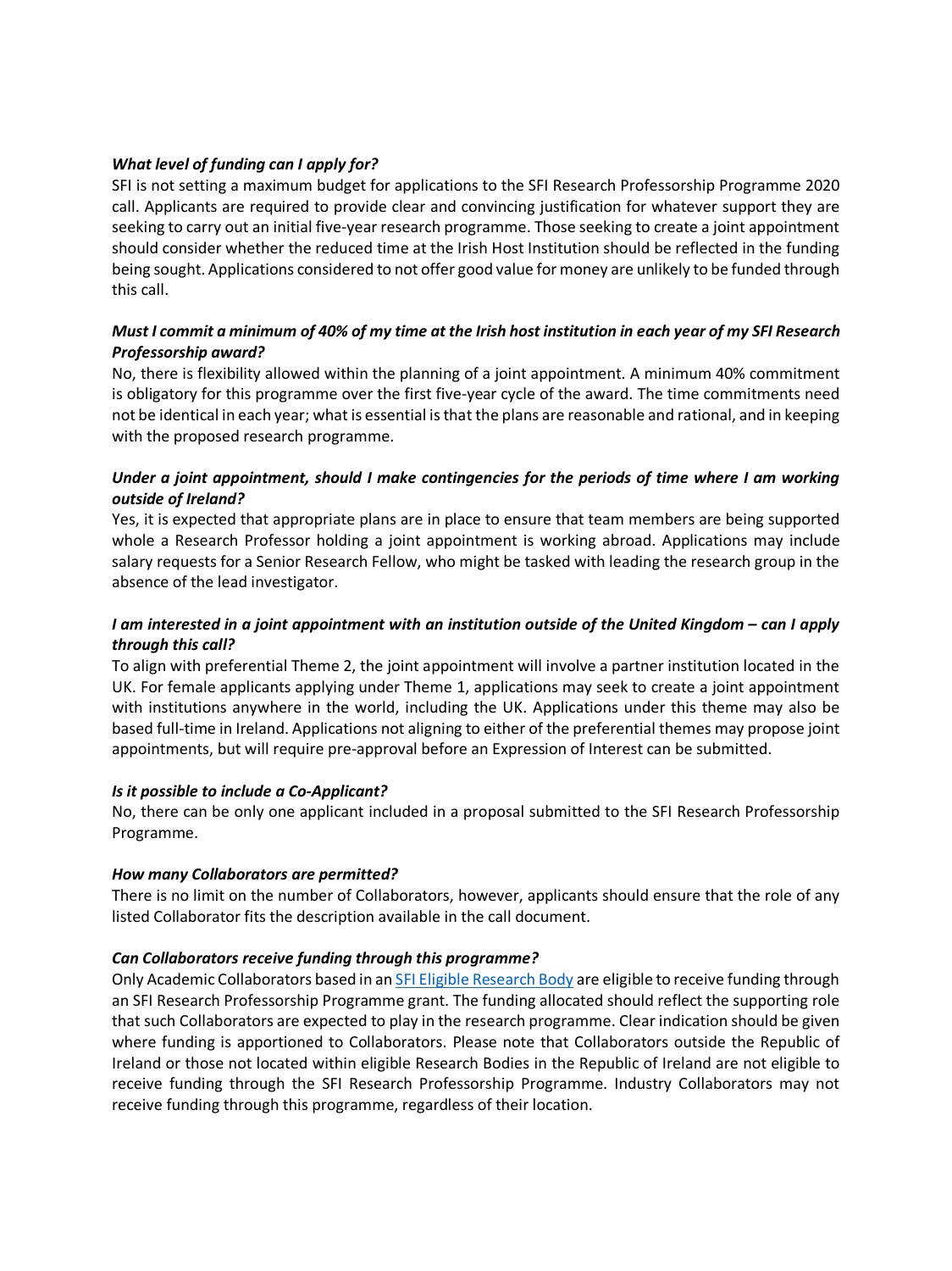### *Can I apply to other SFI programmes while applying to the SFI Research Professorship Programme?*

For certain SFI programmes, individuals may only be under active review for one programme at any one time - these programmes include, but are not limited to: SFI Investigators Programme (including the Investigator Career Advancement criteria); SFI Career Development Award; SFI Starting Investigator Research Grant; SFI Future Research Leaders Programme; SFI Research Professorship Programme. If an applicant submits more than one proposal to an open SFI programme, the second submission will be withdrawn without review.

# *If not employed under a joint appointment, what employment contract should a successful SFI Research Professor receive?*

Such SFI Research Professors are expected to be permanent, full-time employees of the host Research Body. While any contract should be consistent with [SFI General Terms and Conditions,](https://www.sfi.ie/funding/sfi-policies-and-guidance/sfi-general-terms-and-conditions/) employment contracts must be negotiated directly between the applicant and the host Research Body.

### *And for those under joint appointments?*

The host Research Body is expected to offer those awardees holding a joint appointment an appropriate contract to allow them to fulfil the time commitments indicated in their full proposal. The proposed time commitment, expected to be between 40% and 60% of the full working time of the awardee over the duration of the award, may or may not be profiled equally across the duration of the award. Annual reports and progress reviews will be used to ensure that the proposed time commitment is being honoured by the award holder.

# **B. EXPRESSION OF INTEREST & CANDIDATE LETTER**

*I am in discussions with an SFI Research Centre and I plan to work with the Centre directly through an application to the SFI Research Professorship Programme – should the Research Centre submit an Expression of Interest?* No, Expressions of Interest may only be received from SFI Eligible Research Bodies. However, the EoI I section should detail how the position being envisaged by the Research Body will impact and influence the SFI Research Centre(s) concerned. In addition, the Candidate Letter may outline the plans already made with the Research Centre(s), if applicable. A full proposal, if invited by SFI, will provide Research Centre Directors with an opportunity to give direct support to the applicant.

# *What information should be included in my Candidate Letter?*

The Candidate Letter is expected to contain some high-level comments on the reasons behind the candidate's intention to take up an opportunity in Ireland through the SFI Research Professorship Programme. The letter must also indicate how much progress has been made by the candidate and the Research Body in completing the process of recruitment at the time of writing (i.e., whether an employment contract already been signed, or whether negotiations are taking place, or whether negotiations have not yet commenced). The Candidate Letter should ideally demonstrate that there is already a strong, cohesive link between the candidate and the proposed Research Body. For those candidates seeking to take up a joint appointment, the Candidate Letter **must** provide the rationale for choosing such an approach.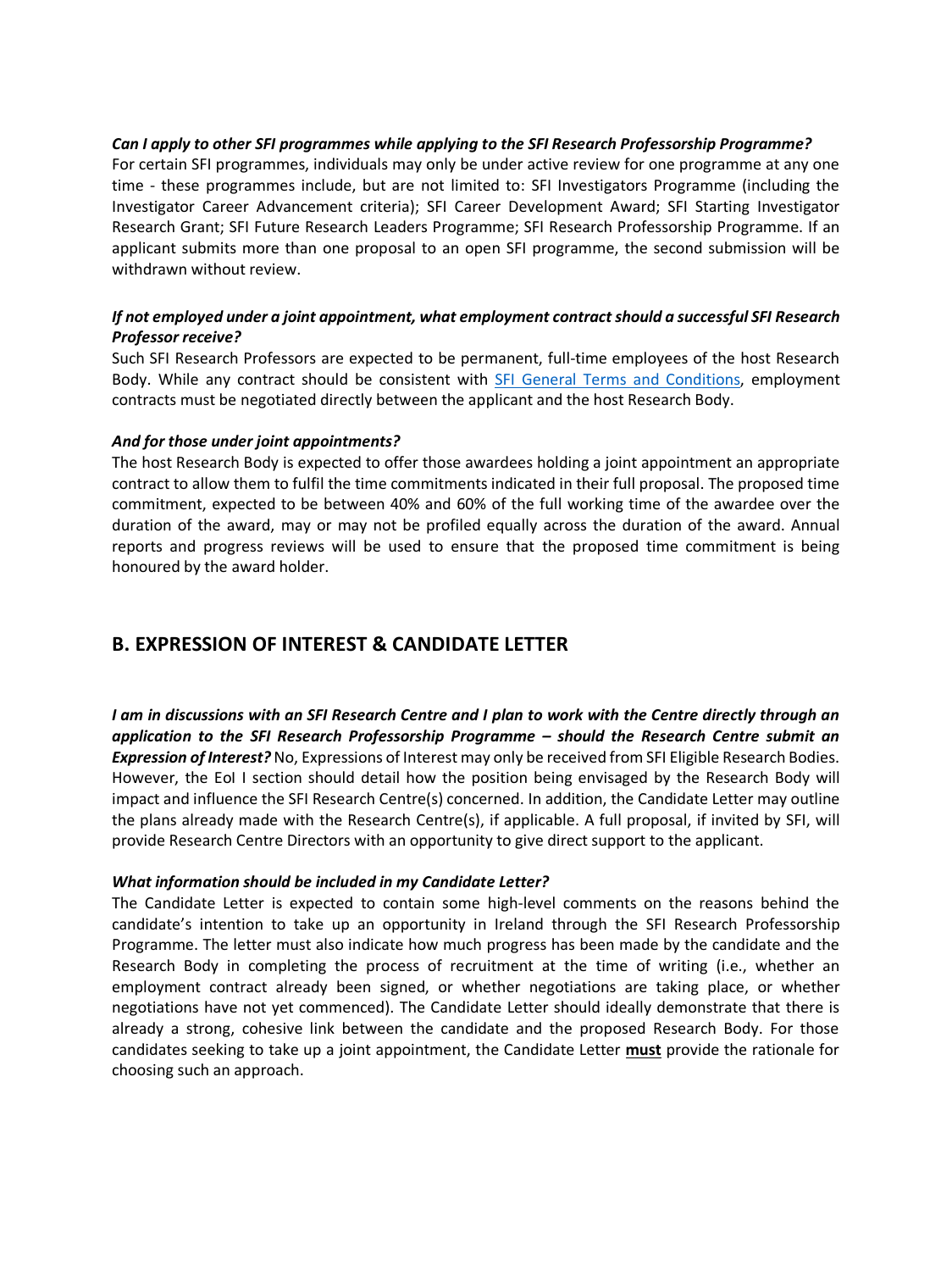### *What criteria are used in assessing Expressions of Interest?*

The following criteria will be used to assesses Expression of Interest:

- *Justification of the need to create a new professorial position, at both the national level (e.g., alignment with areas of current national priority) and at the institutional level (e.g., to help with local strategic objectives)*
- *Quality and significance of the candidate's track record, and suitability to hold a senior position funded through the SFI Research Professorship Programme*
- *Appropriateness of the selected candidate for the position that the Research Body wishes to fill*
- *Level of planning and demonstrated commitment of the candidate and the host Research Body, including the recruitment package offered, the infrastructure being made available, and the progress already made in completing the recruitment of the candidate*

# **C. FULL PROPOSAL**

*I have previously applied to the SFI Research Professorship Programme – may I apply again?*  No, only one Full Proposal to the Research Professorship Programme may be submitted by an individual.

### *How do I submit the Full Proposal?*

Proposals are submitted to SFI through our grants and awards management system, called SESAME. Access to SESAME is controlled by the staff of the Research Office of the institution that you are intended to move to. The Research Office will have its own organisational process in place for obtaining access to SESAME, and you are requested to liaise with them accordingly. Once you have been registered, you will be able to obtain a username and password that will allow you access to the SESAME system. Guidance on how to use SESAME can be found **[here](http://www.sfi.ie/funding/award-management-system/)**. Access to SESAME will only be provided following the approval of an Expression of Interest.

### *How long is an SFI Research Professorship Programme award funded through this call?*

In this call, applicants may be supported for up to 10 years. The initial application will be for a five-year programme of research which, if funded, will be reviewed after approximately four years to assess its progress. Should the review indicate that progress is strong, the awardee will be invited to submit a *Continuity Proposal*, which if approved will support a second five-year cycle of funding.

# *I am preparing my full proposal and intending to take up a joint appointment – what is the difference between the "Time Commitment to Irish Host Research Body" and the "Time Commitment to Project" in SESAME?*

The "*Time Commitment to Irish Host Research Body*" figure only appears when "Yes" is selected in the Joint Appointment section. Applicants must indicate what percentage of their working time will be dedicated to the work being carried out at the Irish host institution. The minimum commitment allowable through this programme is **40%**; a commitment in the range of 40% to 60% is expected but may be higher with appropriate justification. The "*Time Commitment to Project*" figure will be the percentage of an applicant's total working time (regardless of location) that will be dedicated to the work being funded through the award. The figures in each section should be consistent with the plans indicated in the work programme and letters of support contained within the proposal.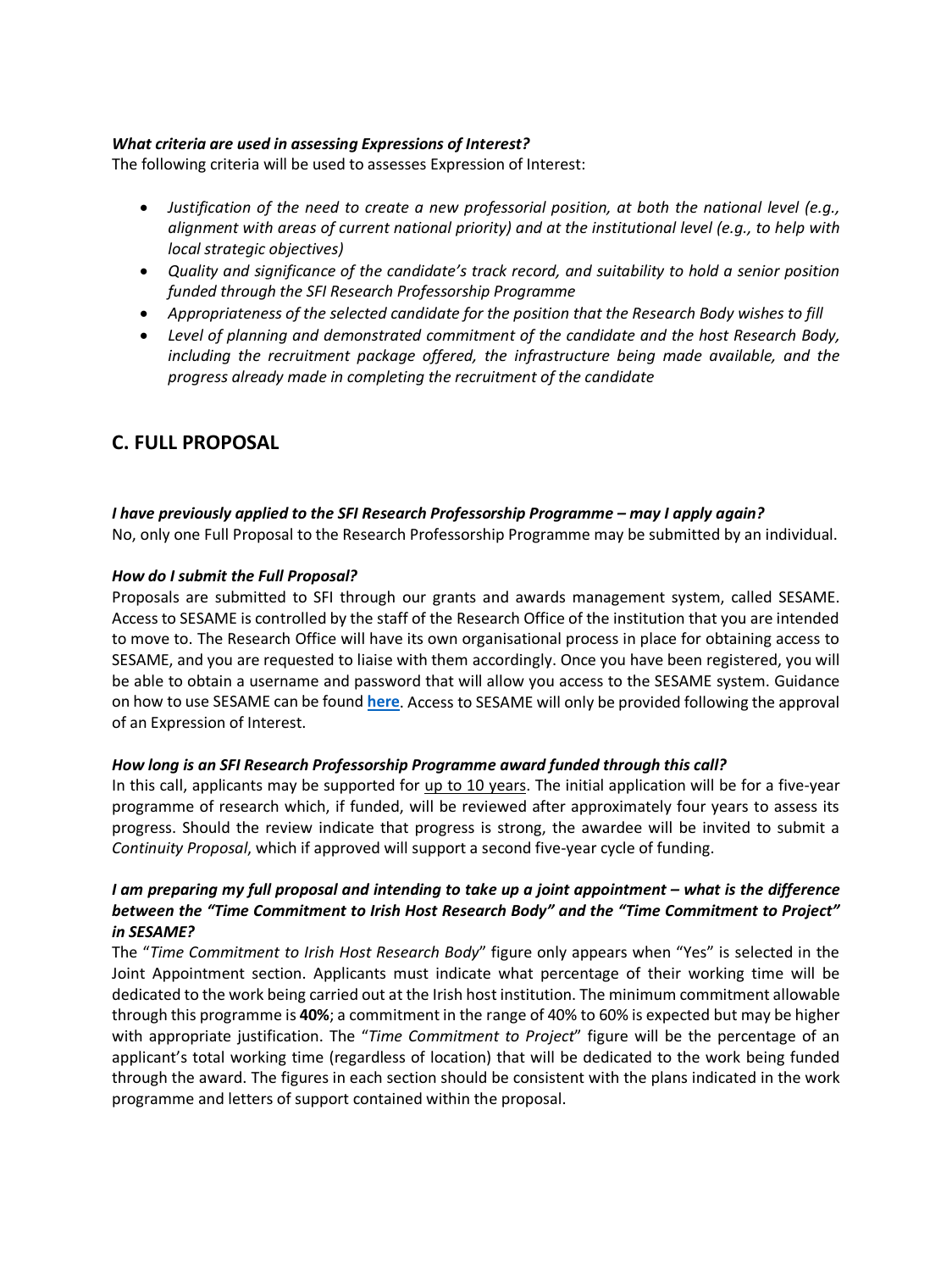# *How long do I have to complete the Full Proposal submission?*

Full Proposals must be completed in SESAME **no later than four months** after notification from SFI that an Expression of Interest has been approved. SFI reserves the right to rescind an invitation for a Full Proposal once this period of time has elapsed.

### *What are "Priority Areas"? Must my proposal align to one of these areas?*

In 2012, the *National Research Prioritisation (NRP) Steering Group* published its report on the future of research in Ireland, in which it was recommended that the majority of funding made available for research should be prioritised within 14 delineated areas. In 2018, [a refreshed list of priority areas was published.](https://dbei.gov.ie/en/Publications/Publication-files/Research-Priority-Areas-2018-to-2023.pdf) In preparing an application to the SFI Research Professorship Programme, applicants are required to align their research programme to at least one of the 14 Refreshed Priority Areas for 2018-2023; where this is not viewed as appropriate or possible, applicants must demonstrate that the proposed programme will be of **significant industrial relevance and strong economic impact**. In any case, the proposed research must be aligned to [SFI's legal remit.](https://sciencefoundationireland.sharepoint.com/sites/Prog/ResProf/Call%20Planning/FAQs/About%20SFI%20-%20What%20we%20do) Proposals that do not fulfil the above criteria will not be eligible for support under the SFI Research Professorship Programme and will not be sent out for review.

### *What criteria are used in assessing Full Proposals?*

Expert peer reviewers will be asked to assess Full Proposals under the following criteria:

- *Quality, significance, and relevance of both the recent research record and the career achievements of the applicant, including their suitability to receive an SFI Research Professorship Programme award.*
- *Quality, significance, feasibility and relevance of the proposed research programme and its potential contribution to the economic, scientific and educational development of Ireland.*
- *Quality, credibility and relevance of the impact statement, including the likelihood, scale and value to Ireland of any societal and/or economic impacts*
- *Quality, significance, and relevance of the applicant's leadership plan and how it will complement existing management structures at the host Research Body*
- *The appropriateness of the budget and resources requested (i.e., whether this proposal represents good value for money), and the appropriateness of the skills, composition and size of the team requested*

### *With a joint appointment, can I dedicate some of my funding to work being carried out abroad?*

No, funds obtained through the SFI Research Professorship Programme may only be used for work being carried out within the Republic of Ireland. Applicants must utilise alternative funding sources to carry out their activities at the other institution.

# *Is it permissible to carry out clinical trials under an SFI Research Professorship award?*

Generally, it is not permissible to find clinical trials through SFI Research Professorship Programme awards. The exception is for regulated, early-stage trials (i.e., Phase I or combined Phase I/II) where the awardee is a Lead Investigator or Co-Lead Investigator within an SFI Research Centre recognised for its activities involving clinical trials.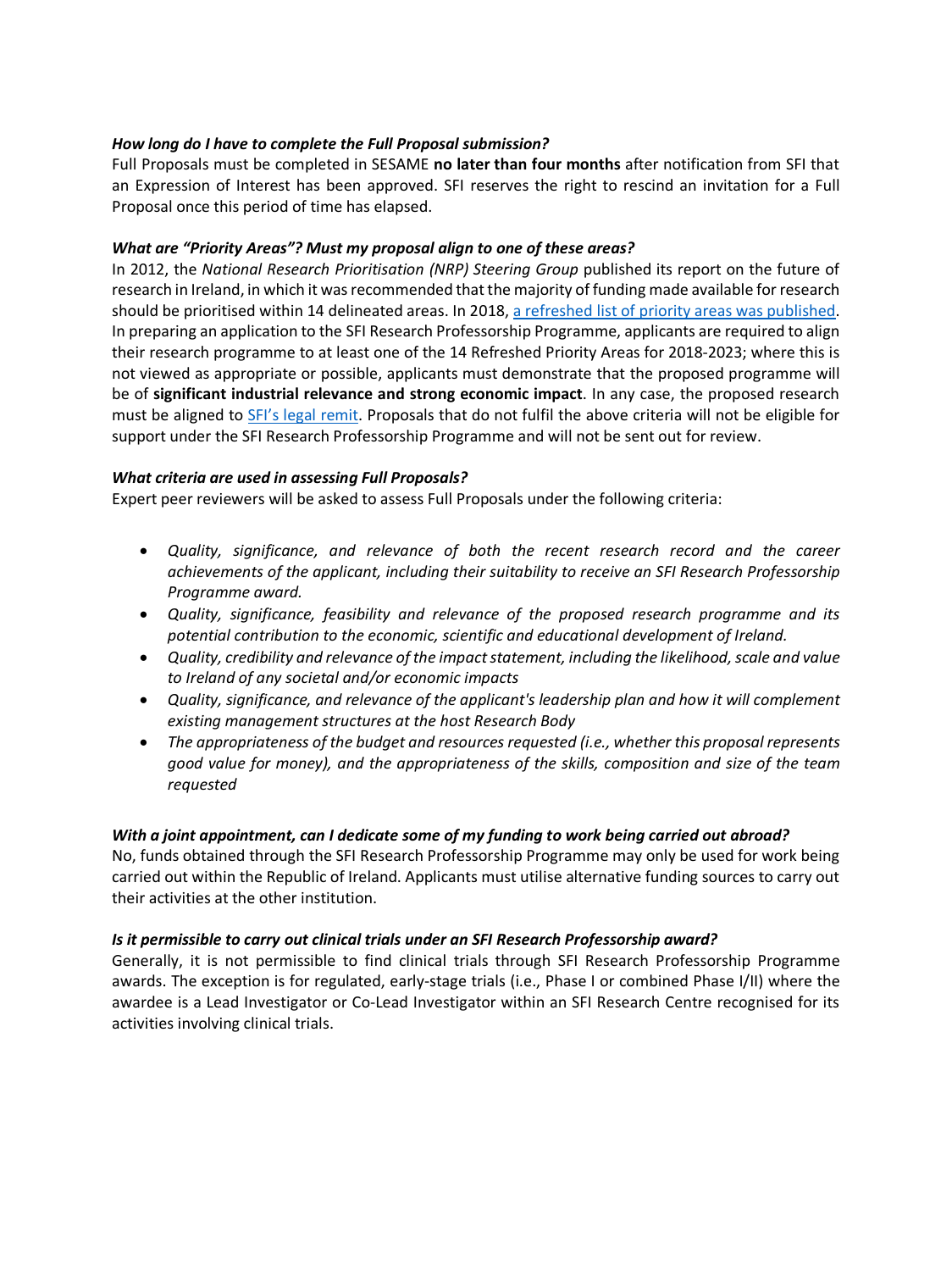# **D. Other Questions**

### *Why is SFI offering supplementary support to the host institution of female awardees?*

The SFI Research Professorship Programme has been active since 2004; to date, there has not been an award made to a female Research Professor. Anecdotal information indicates that recruiting leading female researchers can be more challenging for various reasons, but some of these issues can be overcome through enhanced financial support at the early stage of employment at the new institution. As such, SFI is offering a supplementary award of up to €100,000 to the host institution of female Research Professorship awardees, which must be applied for within 12 months of the official start date of the award. The additional support may be used to cover the following costs:

- Contribution to an institutional start-up package
- Childcare costs
- Schooling fees
- Salary contributions for the award-holder's spouse when working at the same institution in Ireland

The list above is not exhaustive and other possible costs will be considered where it is clear that they relate specifically to the costs of recruiting a female researcher.

### *Will the supplement be available for applicants seeking to create a joint appointment?* Yes.

### *How can the supplement be applied for?*

Details of how to apply for the additional support will be provided once SFI has been notified of the Host Institution's intention to seek the supplementary funding.

### *Will applications under one preferential theme be favoured in this call?*

No, applications under Theme 1 and Theme 2 will be assessed on the basis of excellence under the review criteria outlined above and in the call documentation. SFI will support as many applications as possible that are deemed through peer review to be competitive.

# *Why do Expressions of Interest not aligned to the preferential themes require pre-approval?*

SFI has identified two strategic themes, considered vital to Ireland's research and innovation landscape, which it wishes to target through this call. However, the Foundation does not wish to ignore outstanding candidates who do not align to these themes. As such, intentions to submit an Expression of Interest should be communicated to SFI where there is no such alignment. SFI will determine whether it is in a position to accept an Expression of Interest in such cases and will respond as rapidly as possible in order to notify interested parties whether an Expression of Interest may be submitted or not.

# *Will applicants committing to moving full-time to Ireland be favoured (or disfavoured) over those seeking joint appointments?*

No – this call is strategically seeking to create joint appointments through one theme and may support joint appointments through the other theme. There is also no priority for joint appointments per se, although it is clear that the preferential themes both allow the creation of such appointments.